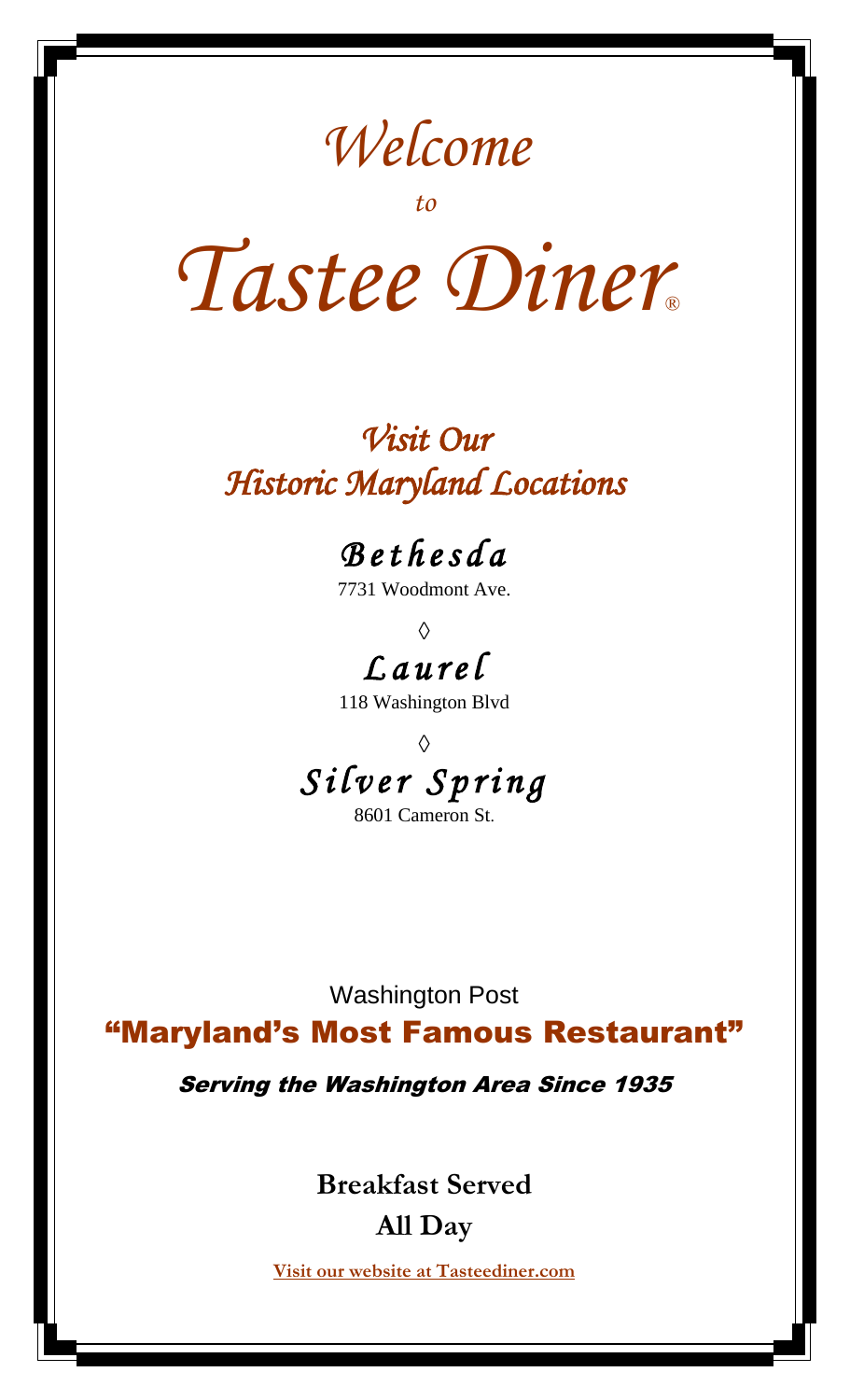### **Breakfast**

# **Eggs**

#### Served with Toast or Biscuit. **(Healthy Option: Egg Whites or Egg Beaters .95ex)**

|                                                                                                | 4.95  |
|------------------------------------------------------------------------------------------------|-------|
| Two Eggs Served with Bacon, Sausage, Ham, Turkey Bacon, Scrapple or Turkey Sausage Links       | 8.95  |
|                                                                                                | 10.95 |
|                                                                                                | 10.95 |
| <b>Triple Play</b> Three Eggs Served with Two Strips of Bacon, One Sausage Patty & Grilled Ham | 11.95 |
| Pork Chops & Eggs Two Eggs Served with Two Grilled Center Cut Pork Chops 15.95                 |       |
|                                                                                                |       |
|                                                                                                | 14.95 |
| Ham Steak & Eggs Served with Two Eggs, Home-Fries, Toast & Coffee 12.95                        |       |
| Home-Style Breakfast Two Eggs, Served with Bacon, Home Fries & Side of Chipped Beef 12.95      |       |

#### **Omelets**

Omelets Served with Toast or Biscuit. **(Healthy Option: Egg Whites or Egg Beaters .95ex)**

| 8.95 |
|------|
|      |
|      |

| <b>Build Your Omelet8.95</b>                  |
|-----------------------------------------------|
| Select One                                    |
| Bacon, Ham, Turkey Sausage, Sausage, Chicken, |
| Tomatoes, Onions, Green Peppers, Jalapenos,   |
| Chili, Mushrooms, Salsa, Spinach or Cheese    |
| Add any additional item .60ex.                |
| Add an extra egg 1.00 ex.                     |

### **From The Griddle**

**(Healthy Option: We offer low calorie Pancake Syrup)**

| Hot Cakes, Two Eggs, Served with Bacon, Sausage, Ham, Turkey Bacon, Scrapple or Turkey Sausage Links 13.95  |  |
|-------------------------------------------------------------------------------------------------------------|--|
| Hot Cakes, Served with Bacon, Sausage, Ham, Turkey Bacon, Scrapple or Turkey Sausage Links <sup>10.95</sup> |  |
|                                                                                                             |  |
|                                                                                                             |  |
|                                                                                                             |  |

 **Creamed Chipped Beef Or Sausage Gravy 7.95**

#### **Weekday Breakfast Special**

Mon-Fri. 5am to 9am Excluding Holidays Two Eggs & Two Strips of Bacon 6.95 Two Hot Cakes, Two Eggs & Two strips of Bacon 8.95

#### **When Available Breakfast Sides**

| <b>Banana or Grapefruit</b> 1.25 |  |
|----------------------------------|--|

\*Consuming raw or undercooked meats, poultry, seafood or shell eggs may increase your risk for food borne illness\*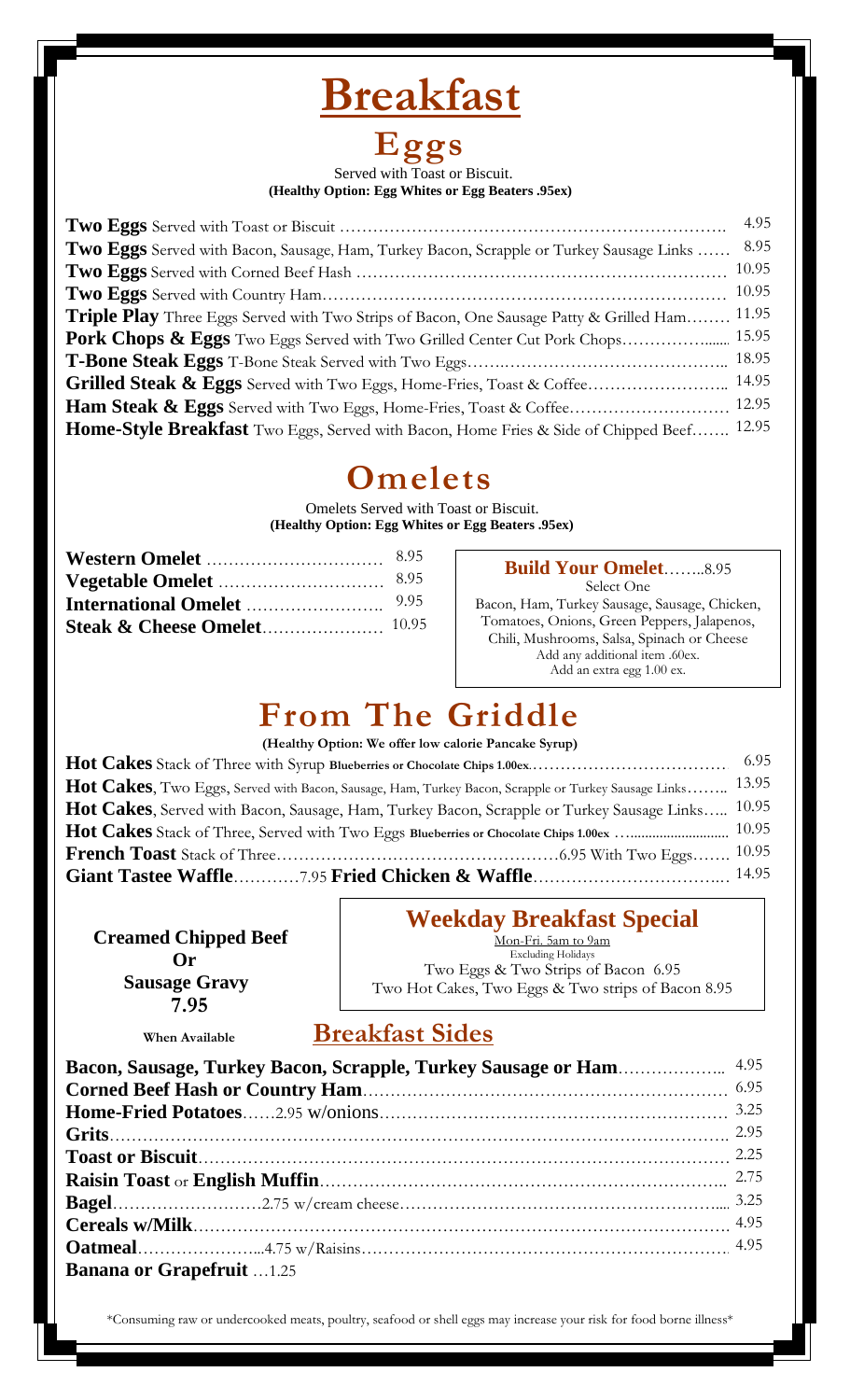#### **Soups**

**Served 11am to 8pm or When Available Monday:** Chef Special 4.75 **Tuesday:** Bean Soup with Ham 4.75 **Wednesday:** Vegetable Beef Soup 4.75 **Thursday:** Turkey Noodle or Turkey Rice Soup 4.75 **Friday:** Chef Special 4.75 **Saturday:** Bean Soup with Ham 4.75 **Sunday:** Vegetable Beef Soup 4.75 **Chili Served Everyday** 5.95 w/cheese & onion 6.25 **(Crab Soup When Available 6.95)**

### **Fresh Salads & Cold Plates**

Ranch, Bleu Cheese, Italian, Thousand Island, French, Caesar, Honey Mustard or Oil & Vinegar **Healthy Option Lite Raspberry Vinaigrette** 

| Garden Salad Fresh Lettuce, Carrots, Tomatoes, Cucumbers, Radishes & Croutons 4.95 |      |
|------------------------------------------------------------------------------------|------|
|                                                                                    |      |
|                                                                                    | 9.95 |
| House Salad Turkey, Bacon, American Cheese & Tomatoes Served over Garden Salad     | 9.95 |

#### **Appetizers**

|  | Chicken Wings 6pc9.95 12pc17.95 Mozzarella Cheese Sticks8.95 |  |
|--|--------------------------------------------------------------|--|
|  |                                                              |  |

#### **Burgers**

Tomatoes, Cheese or Grilled Onions .30ex

| <b>Tastee Burger</b> Single Patty5.95 Double <sup>9.95</sup> Mushroom Swiss Burger 80z <sup>10.95</sup> |  |
|---------------------------------------------------------------------------------------------------------|--|
|                                                                                                         |  |
|                                                                                                         |  |

| <b>Hamburger</b> 80z                   | 9.95  |
|----------------------------------------|-------|
| Cheeseburger 80z                       | 10.25 |
| <b>Bacon Cheeseburger</b> 80z 10.95    |       |
| <b>Mushroom Swiss Burger 802 10.95</b> |       |
| <b>Jalapeno Jack Burger 80z 10.95</b>  |       |

#### **Sandwiches & Subs**

Tomatoes, Cheese or Grilled Onions .30ex

|                                                                                  |                                                                                                                                                                                                                                                                                                                                                                                      | 7.95 |
|----------------------------------------------------------------------------------|--------------------------------------------------------------------------------------------------------------------------------------------------------------------------------------------------------------------------------------------------------------------------------------------------------------------------------------------------------------------------------------|------|
|                                                                                  |                                                                                                                                                                                                                                                                                                                                                                                      | 8.95 |
|                                                                                  | <b>Fish Sandwich</b>                                                                                                                                                                                                                                                                                                                                                                 | 7.25 |
|                                                                                  |                                                                                                                                                                                                                                                                                                                                                                                      | 9.95 |
|                                                                                  |                                                                                                                                                                                                                                                                                                                                                                                      |      |
|                                                                                  |                                                                                                                                                                                                                                                                                                                                                                                      |      |
|                                                                                  |                                                                                                                                                                                                                                                                                                                                                                                      |      |
|                                                                                  |                                                                                                                                                                                                                                                                                                                                                                                      | 9.95 |
|                                                                                  |                                                                                                                                                                                                                                                                                                                                                                                      |      |
| <b>Egg Salad Sandwich Manufacture 1.95 Corned Beef Sandwich Manufacture 1.95</b> |                                                                                                                                                                                                                                                                                                                                                                                      |      |
|                                                                                  |                                                                                                                                                                                                                                                                                                                                                                                      |      |
|                                                                                  | $\overline{C}$ $\overline{C}$ $\overline{C}$ $\overline{C}$ $\overline{C}$ $\overline{C}$ $\overline{C}$ $\overline{C}$ $\overline{C}$ $\overline{C}$ $\overline{C}$ $\overline{C}$ $\overline{C}$ $\overline{C}$ $\overline{C}$ $\overline{C}$ $\overline{C}$ $\overline{C}$ $\overline{C}$ $\overline{C}$ $\overline{C}$ $\overline{C}$ $\overline{C}$ $\overline{C}$ $\overline{$ |      |

|                               | 5.95 |                                                        | 7.95 |
|-------------------------------|------|--------------------------------------------------------|------|
|                               |      |                                                        | 8.95 |
| Grilled Chicken Sandwich 6.95 |      |                                                        | 7.25 |
|                               |      |                                                        |      |
| <b>Turkey Sandwich</b>        | 7.95 |                                                        |      |
|                               | 3.95 |                                                        | 9.95 |
| Grilled Ham $\&$ Cheese       | 7.95 |                                                        |      |
| <b>Egg Sandwich</b>           | 3.95 | <b>Hamburger Sub</b> 9.95                              |      |
| Western Sandwich              | 4.25 |                                                        | 9.95 |
| <b>Egg Salad Sandwich</b>     | 4.95 |                                                        |      |
|                               | 5.95 | Egg Sandwich with your choice of Bacon,                |      |
|                               |      | Sausage, Scrapple, Turkey Bacon or Turkey Sausage 4.95 |      |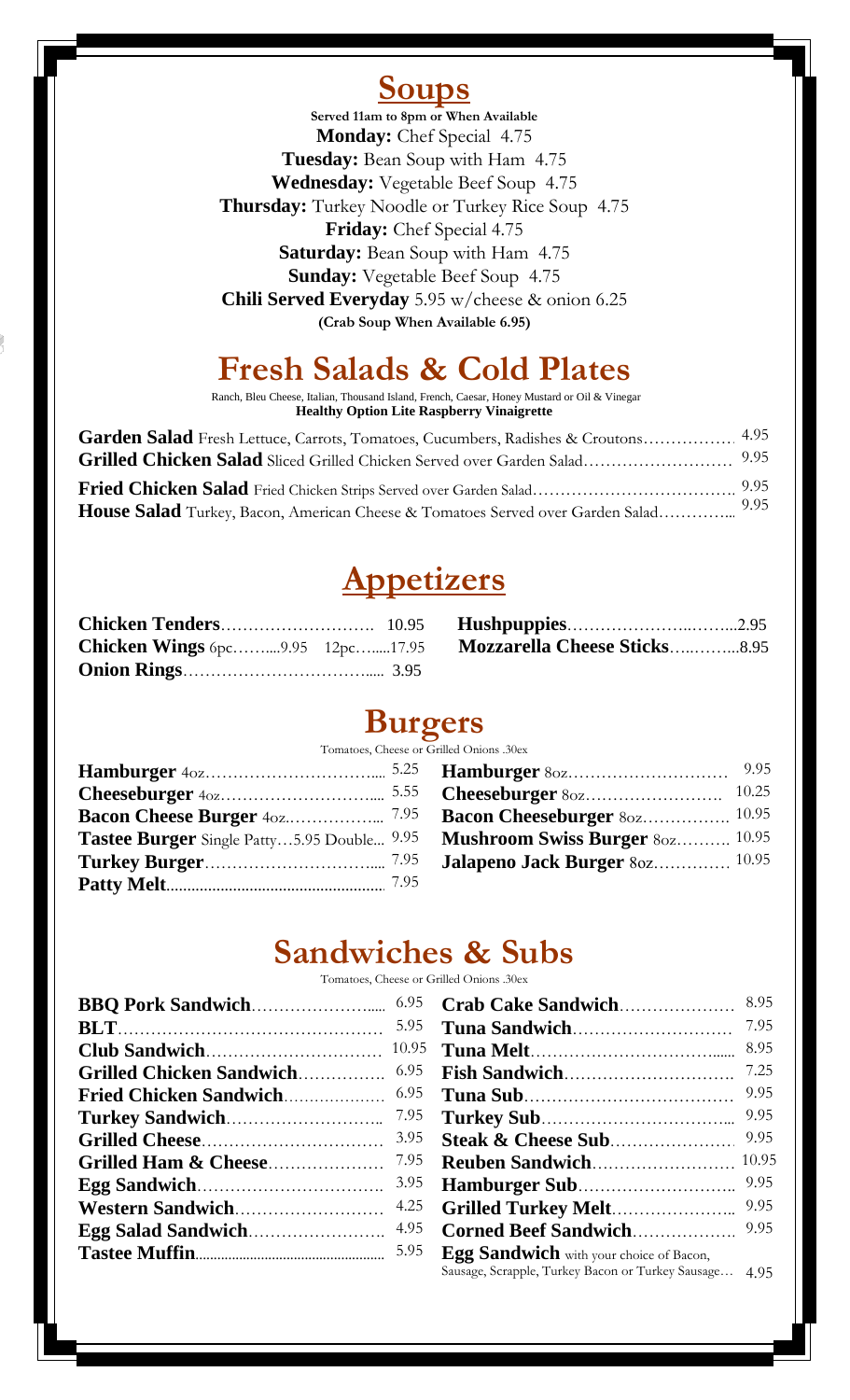## **Lunch & Dinner Platters**

 Served with your Choice of Two Sides Served with Dinner Roll

| <b>Smothered Chicken </b><br>With Onions, Mushrooms, Pepper Jack & Cheddar            | 11.95 | <b>Chicken Florentine</b><br>Chicken topped with Spinach & Pepper Jack Cheese | 10.95 |
|---------------------------------------------------------------------------------------|-------|-------------------------------------------------------------------------------|-------|
| <b>Chicken Tender Platter</b><br>Fried Chicken Tenders with Honey Mustard             | 13.95 | <b>BBQ Pork Sandwich Platter</b><br>Served with Fries & Cole Slaw             | 8.95  |
| Grilled Chicken<br>6oz. Grilled Chicken Two Piece 14.95                               | 10.95 | <b>Breaded Veal Cutlet</b><br>Fried Veal Patty Served with Gravy              | 8.95  |
| Two 60z. Center Cut Pork Chops                                                        |       | Crab Cake Platter<br>Two Fried Crab Cakes Served with Tartar Sauce            | 16.95 |
| Two Boneless Fried Chicken Filets                                                     |       | Grilled Ham Steak                                                             | 9.95  |
| <b>Sirloin Steak12.95 with Fried Shrimp</b><br>Grilled Sirloin Steak Cooked to Order  | 15.95 | Grilled Salmon<br>80z. Grilled Salmon Cooked to Order                         | 13.95 |
| Grilled T-Bone Steak Cooked to Order                                                  | 18.95 | Fried Flounder Filet Served with Tartar Sauce                                 | 10.95 |
| <b>Beef Liver &amp; Onions</b> 10.95<br>Grilled Beef Liver Topped with Onions & Gravy |       | <b>Fish Sandwich Platter</b><br>Served with Tartar Sauce                      | 9.95  |
| 8 oz. Hamburger Steak Topped with Gravy                                               |       | Fried Shrimp & Salmon<br>80z. Salmon Filet with Fried Shrimp                  | 17.95 |
| Hamburger Royal<br>Hamburger with lettuce, Tomato, Onion & Mayo                       | 9.65  | Fried Flounder & Shrimp<br>Fried Flounder Served with Fried Shrimp            | 15.95 |
| Topped with Lettuce, Tomato, Onion & Mayo                                             | 9.95  | Six Large Fried Shrimp Served with cocktail sauce                             | 13.95 |

Play Maryland \$ Lottery \$ Here

| <b>Smothered Chicken</b><br>With Onions, Mushrooms, Pepper Jack & Cheddar                               | 11.95 | <b>Chicken Florentine</b><br>Chicken topped with Spinach & Pepper Jack Cheese | 10.95 |
|---------------------------------------------------------------------------------------------------------|-------|-------------------------------------------------------------------------------|-------|
| <b>Chicken Tender Platter</b><br>Fried Chicken Tenders with Honey Mustard                               | 13.95 | <b>BBQ Pork Sandwich Platter</b><br>Served with Fries & Cole Slaw             | 8.95  |
| <b>Grilled Chicken</b> 10.95<br>60z. Grilled Chicken Two Piece 14.95                                    |       | Breaded Veal Cutlet<br>Fried Veal Patty Served with Gravy                     | 8.95  |
| Two 60z. Center Cut Pork Chops                                                                          |       | Crab Cake Platter<br>Two Fried Crab Cakes Served with Tartar Sauce            | 16.95 |
| <b>Fried Chicken Platter</b> 14.95<br>Two Boneless Fried Chicken Filets                                 |       | Grilled Ham Steak                                                             | 9.95  |
| $\bold{Sirloin\,\,}\bold{Steak}\dots$ .12.95 with Fried Shrimp<br>Grilled Sirloin Steak Cooked to Order | 15.95 | Grilled Salmon<br>80z. Grilled Salmon Cooked to Order                         | 13.95 |
| Grilled T-Bone Steak Cooked to Order                                                                    |       | Fried Flounder Filet Served with Tartar Sauce                                 | 10.95 |
| <b>Beef Liver &amp; Onions</b> 10.95<br>Grilled Beef Liver Topped with Onions & Gravy                   |       | <b>Fish Sandwich Platter</b><br>Served with Tartar Sauce                      | 9.95  |
| <b>Hamburger Steak</b> 10.95<br>8 oz. Hamburger Steak Topped with Gravy                                 |       | Fried Shrimp & Salmon<br>8oz. Salmon Filet with Fried Shrimp                  | 17.95 |
| Hamburger Royal<br>Hamburger with lettuce, Tomato, Onion & Mayo                                         | 9.65  | Fried Flounder & Shrimp<br>Fried Flounder Served with Fried Shrimp            | 15.95 |
| Cheeseburger Royal<br>Topped with Lettuce, Tomato, Onion & Mayo                                         | 9.95  | Six Large Fried Shrimp Served with cocktail sauce                             | 13.95 |

# **Daily Specials**

 \* Served with your choice of Two Vegetables \* Specials Served from 11am to 9pm

#### **Monday Tuesday**

|              | *Macaroni & Groundbeef |
|--------------|------------------------|
| Chef Special |                        |

#### **Wednesday Thursday**

\* Meatloaf…………………………. 11.95 Chef Special \* Beef Tips over Noodles………….. 10.95 \*Baked Turkey & Dressing…. 11.95 Chef Special

 $\overline{a}$ 

Spaghetti with Meat Sauce………... 9.95 Chef Special

\*Macaroni & Groundbeef…...…… 8.95 Veal Parmesan……………… 9.95

Chef Special

#### **Friday Saturday**

Chef Special \*Baked Turkey & Dressing... 11.95

#### **Sunday**

 \*Baked Chicken.......………..….…..….….. 9.95 Chef Special \*Meatloaf………………………………………11.95

#### **Vegetables & Sides**

Mashed Potatoes, French Fries, Home-Fried Potatoes, Green Beans, Corn, Pickled Beets, Cole Slaw, Applesauce, Hushpuppies, Side Salad or Vegetable of the Day 2.95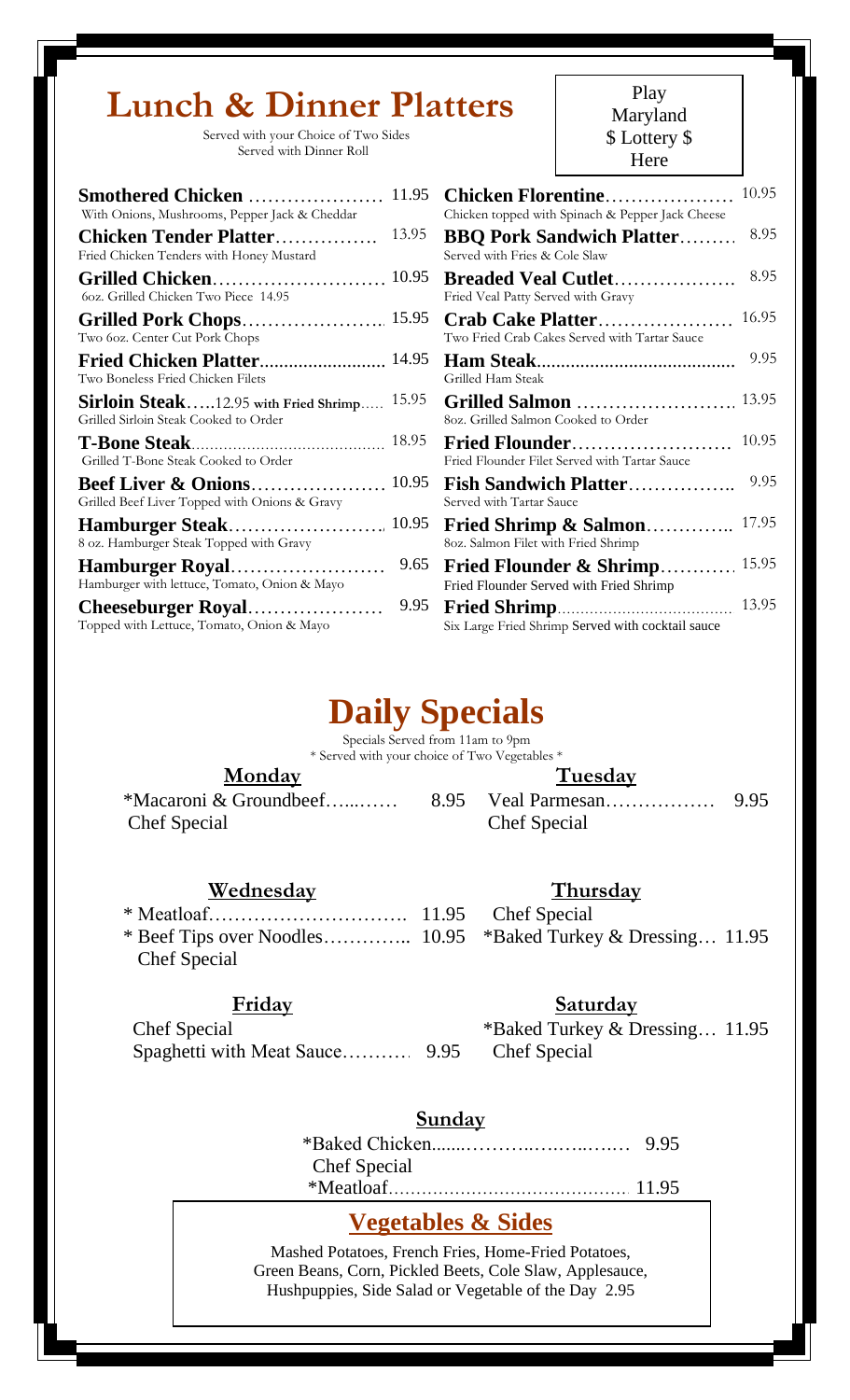# **Blue Plate Specials**

| Monday: Grilled Chicken Served with Two Vegetables8.95.Two Piece 12.95   |       |
|--------------------------------------------------------------------------|-------|
|                                                                          | 16.95 |
| Wednesday: Crab Cake Platter Served with Fries & Cole Slaw 14.95         |       |
|                                                                          |       |
|                                                                          |       |
|                                                                          |       |
| Sunday: Country Fried Steak Served with Two Eggs or Two Vegetables 12.95 |       |

**Sun., Mon., Weds. & Fri. Tues., Thurs. & Sat.**

Hot Roast Beef Sandwich with mashed potatoes & gravy Hot Turkey Sandwich with mashed potatoes & gravy 9.95 9.95 11.95 11.95 7.95 9.95

Roast Beef Dinner with two vegetables Hot Ham Sandwich with mashed potatoes & gravy Roast Beef Sandwich Hot Ham Dinner with two vegetables

# **Senior Menu 55 & Older**

Available 11am to 9pm Served with your Choice of Two Sides & Dinner Roll

| Fried Chicken Tenders <sup>7.95</sup> |  |
|---------------------------------------|--|
| <b>Smothered Chicken</b> 8.95         |  |
| <b>Senior Hamburger Steak</b> 8.95    |  |
|                                       |  |

| <b>Smothered Chicken</b> 8.95                                       | <b>Senior Fried Shrimp</b> 9.95 |  |
|---------------------------------------------------------------------|---------------------------------|--|
| <b>Senior Hamburger Steak</b> $8.95$ <b>Senior Crab Cake</b> $8.95$ |                                 |  |
|                                                                     |                                 |  |

# **Desserts**

Availability Varies Please Ask Your Server A La Mode 1.50ex

| <b>Coconut Cake</b> 3.95            |
|-------------------------------------|
| <b>Carrot Cake</b> 3.95             |
| <b>Bread or Rice Pudding</b> $3.95$ |
| <b>Ice Cream</b> 3.95               |
|                                     |

# **Beverages**

**\* Free Refill \***

| <b>Chocolate Milk</b> Small2.95 Large 3.25 |  |
|--------------------------------------------|--|

**Orange, Apple, Tomato, Cranberry Grapefruit Juice Small..2.95 Large..** 3.25 **\*Hot Tea** ………………………….…… 2.95 **\*Coke, Diet Coke, Sprite, Root beer,** Lemonade or Fruit Punch…...... 2.95 **Milkshakes Chocolate, Vanilla or Strawberry** 5.95